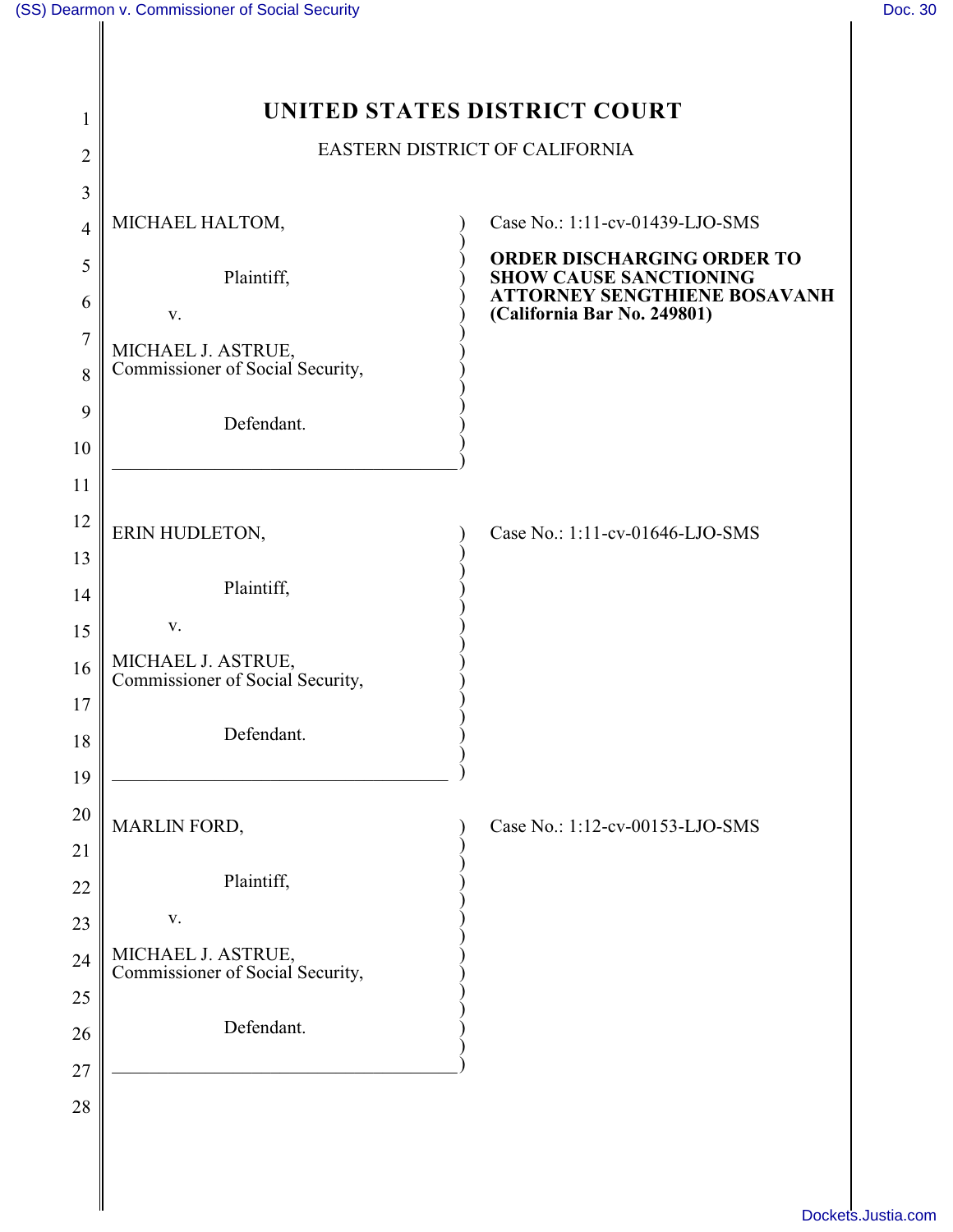| $\mathbf{1}$   | MICHELLE LINGENFELTER,                                 | Case No.: 1:12-cv-00047-LJO-SKO        |
|----------------|--------------------------------------------------------|----------------------------------------|
| $\overline{2}$ |                                                        |                                        |
| 3              | Plaintiff,                                             |                                        |
| $\overline{4}$ | ${\bf V}$ .                                            |                                        |
| 5              | MICHAEL J. ASTRUE,<br>Commissioner of Social Security, |                                        |
| 6              |                                                        |                                        |
| $\overline{7}$ | Defendant.                                             |                                        |
| 8              |                                                        |                                        |
| 9              |                                                        |                                        |
| 10             | CINDI DEARMON,                                         | Case No.: 1:12-cv-00345-AWI-SKO        |
| 11             |                                                        |                                        |
| 12             | Plaintiff,                                             |                                        |
| 13             | ${\bf V}$ .                                            |                                        |
| 14             | MICHAEL J. ASTRUE,<br>Commissioner of Social Security, |                                        |
| 15             |                                                        |                                        |
| 16             | Defendant.                                             |                                        |
| 17             |                                                        |                                        |
| 18             |                                                        |                                        |
| 19             | ROSALINDA RANGEL,                                      | (b) Case No.: $1:12$ -cv-00411-AWI-SMS |
| 20             |                                                        |                                        |
| 21             | Plaintiff,                                             |                                        |
| 22             | $\mathbf{V}$ .                                         |                                        |
| 23             | MICHAEL J. ASTRUE,<br>Commissioner of Social Security, |                                        |
| 24             |                                                        |                                        |
| $25\,$         | Defendant.                                             |                                        |
| 26             |                                                        |                                        |
| $27\,$         |                                                        |                                        |
| $28\,$         |                                                        | $\overline{2}$                         |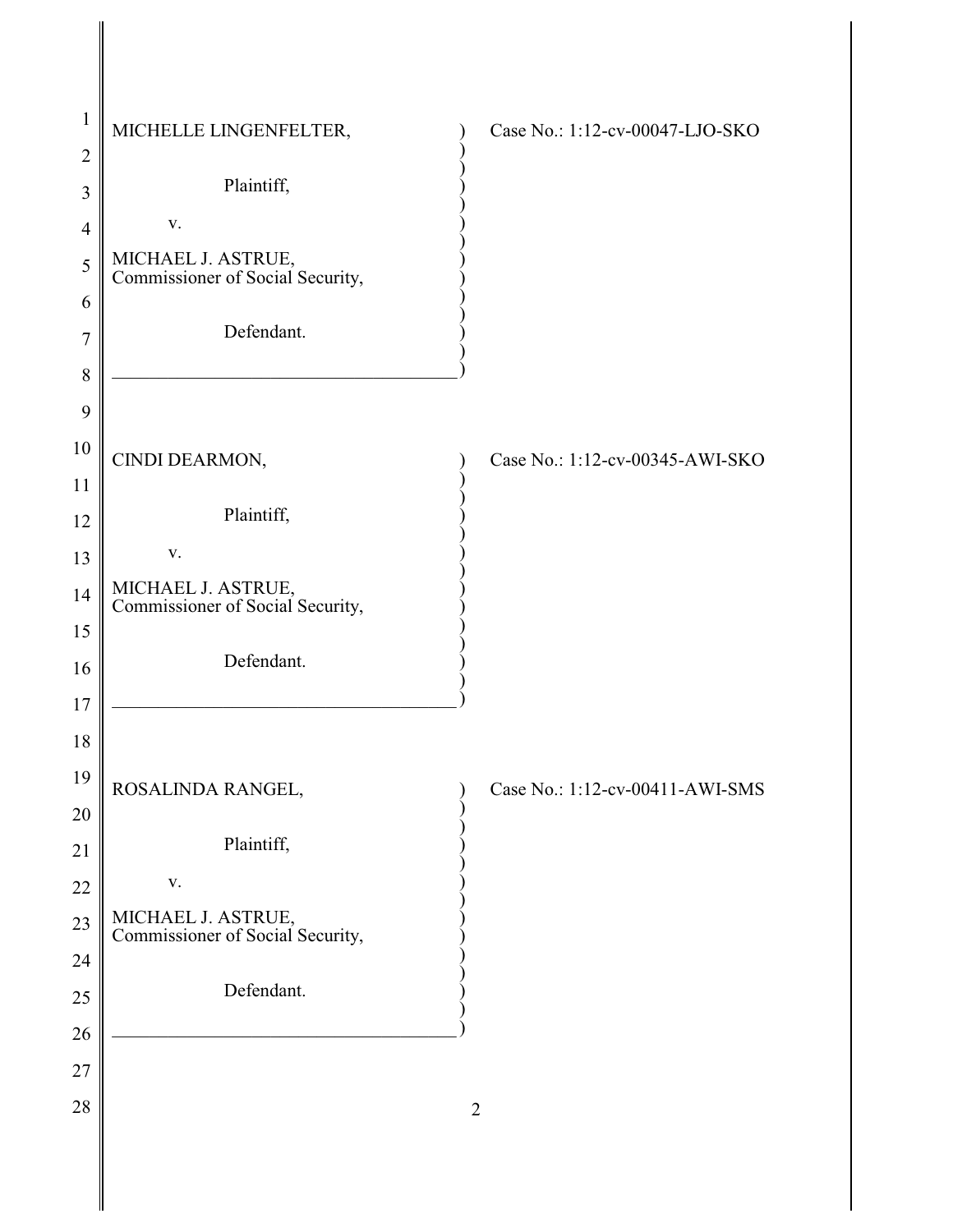| $\mathbf{1}$   | DESIREE HODGENS,                                                                                | Case No.: 1:12-cv-00471-LJO-SKO                                                                |  |
|----------------|-------------------------------------------------------------------------------------------------|------------------------------------------------------------------------------------------------|--|
| $\overline{2}$ |                                                                                                 |                                                                                                |  |
| 3              | Plaintiff,                                                                                      |                                                                                                |  |
| $\overline{4}$ | V.                                                                                              |                                                                                                |  |
| 5              | MICHAEL J. ASTRUE,<br>Commissioner of Social Security,                                          |                                                                                                |  |
| 6              |                                                                                                 |                                                                                                |  |
| 7              | Defendant.                                                                                      |                                                                                                |  |
| 8              |                                                                                                 |                                                                                                |  |
| 9              |                                                                                                 |                                                                                                |  |
| 10             | DANIEL BUSTOS,                                                                                  | Case No.: 1:12-cv-00725-AWI-SKO                                                                |  |
| 11             |                                                                                                 |                                                                                                |  |
| 12             | Plaintiff,                                                                                      |                                                                                                |  |
| 13             | V.                                                                                              |                                                                                                |  |
| 14             | MICHAEL J. ASTRUE,<br>Commissioner of Social Security,                                          |                                                                                                |  |
| 15             |                                                                                                 |                                                                                                |  |
| 16             | Defendant.                                                                                      |                                                                                                |  |
| 17             |                                                                                                 |                                                                                                |  |
| 18             |                                                                                                 |                                                                                                |  |
| 19             |                                                                                                 |                                                                                                |  |
| 20             | On February 13, 2013, this Court entered an initial order in each of the above-captioned        |                                                                                                |  |
| 21             | cases, discharging the Order to Show Cause Why the Court Should Not Sanction Attorney           |                                                                                                |  |
| 22             | Sengthiene Bosavanh (California Bar No. 249801). The Court found multiple instances of          |                                                                                                |  |
| 23             | misconduct and ordered Ms. Bosavanh to incorporate various corrective measure into her          |                                                                                                |  |
| 24             | practice to ensure the truthfulness of allegations in her filings and to ensure compliance with |                                                                                                |  |
| 25             | applicable rules and statues governing procedure and substance of Social Security disability    |                                                                                                |  |
| 26             |                                                                                                 | appeals. The Court was to review the status of Ms. Bosavanh's pending cases three months after |  |
| 27             |                                                                                                 |                                                                                                |  |
| 28             |                                                                                                 | 3                                                                                              |  |